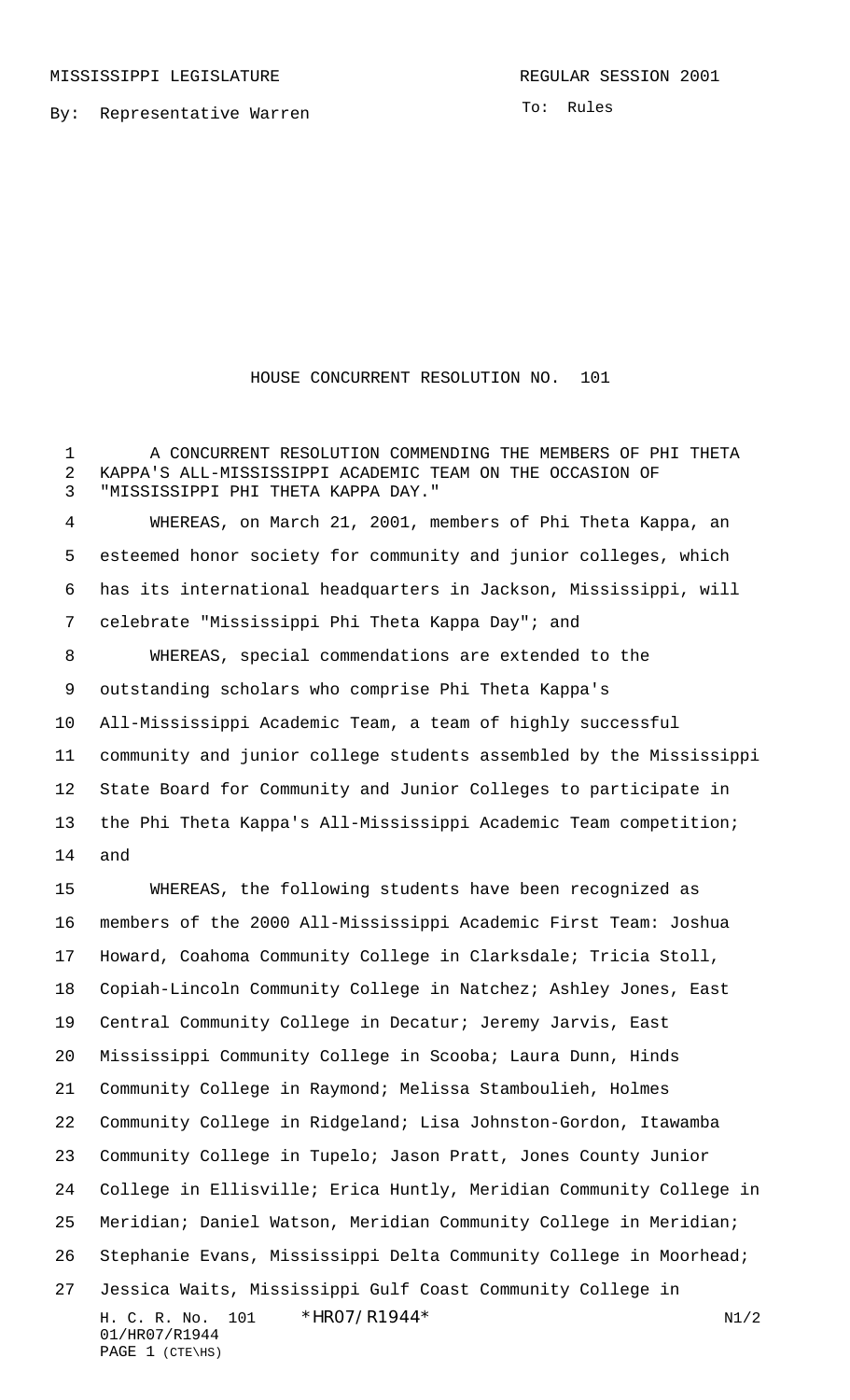Gautier; Brandi Hopper, Northeast Mississippi Community College in Booneville; Erik Brewer, Northwest Mississippi Community College in Senatobia; Alison Dunn, Pearl River Community College in Poplarville; Euley Rider IV, Southwest Mississippi Community College in Summit; and

H. C. R. No. 101 \*HR07/R1944\* 01/HR07/R1944 PAGE 2 (CTE\HS) WHEREAS, the Second Team includes LaSondra Cole, Coahoma Community College in Clarksdale; Janet Carter, Copiah-Lincoln Community College in Natchez; Dana Brooks, Copiah-Lincoln Community College in Wesson; John Kelly, Copiah-Lincoln Community College in Wesson; Sarah Johnson, East Central Community College in Decatur; April Puckett, East Mississippi Community College in Scooba; Leslie Shelton, East Mississippi Community College in Mayhew; Diana Cain, East Mississippi Community College in Mayhew; Dorothy Price, Hinds Community College in Jackson; Kimberly Robinson, Hinds Community College in Jackson; Gary Sanders, Hinds Community College in Jackson (Nursing/Allied Health Center); Michael Tucker, Hinds Community College in Jackson (Nursing/Allied Health Center); Westley Gunter, Hinds Community College in Pearl; Shanda Yates, Hinds Community College in Pearl; Candise Taylor, Hinds Community College in Raymond; Otha Kelly, Hinds Community College in Utica; Margaret Ward, Hinds Community College in Utica; Gina Hull, Hinds Community College in Vicksburg; Debra Leopold, Hinds Community College in Vicksburg; Neeli Cox, Holmes Community College in Goodman; Diana Rone, Holmes Community College in Goodman; Ashley Horne, Holmes Community College in Grenada; Amber Worsham, Holmes Community College in Grenada; Melissa Welch, Holmes Community College in Ridgeland; LaShawna Fant, Itawamba Community College in Fulton; Ginger Wood, Itawamba Community College in Fulton; Robin Benson, Itawamba Community College in Tupelo; Melanie Russell, Jones County Junior College in Ellisville; Johnathan McClendon, Mary Holmes College in West Point; Angela Smith, Mary Holmes College in West Point; Jonathan Bozeman, Mississippi Delta Community College in Moorhead; Shirlynn